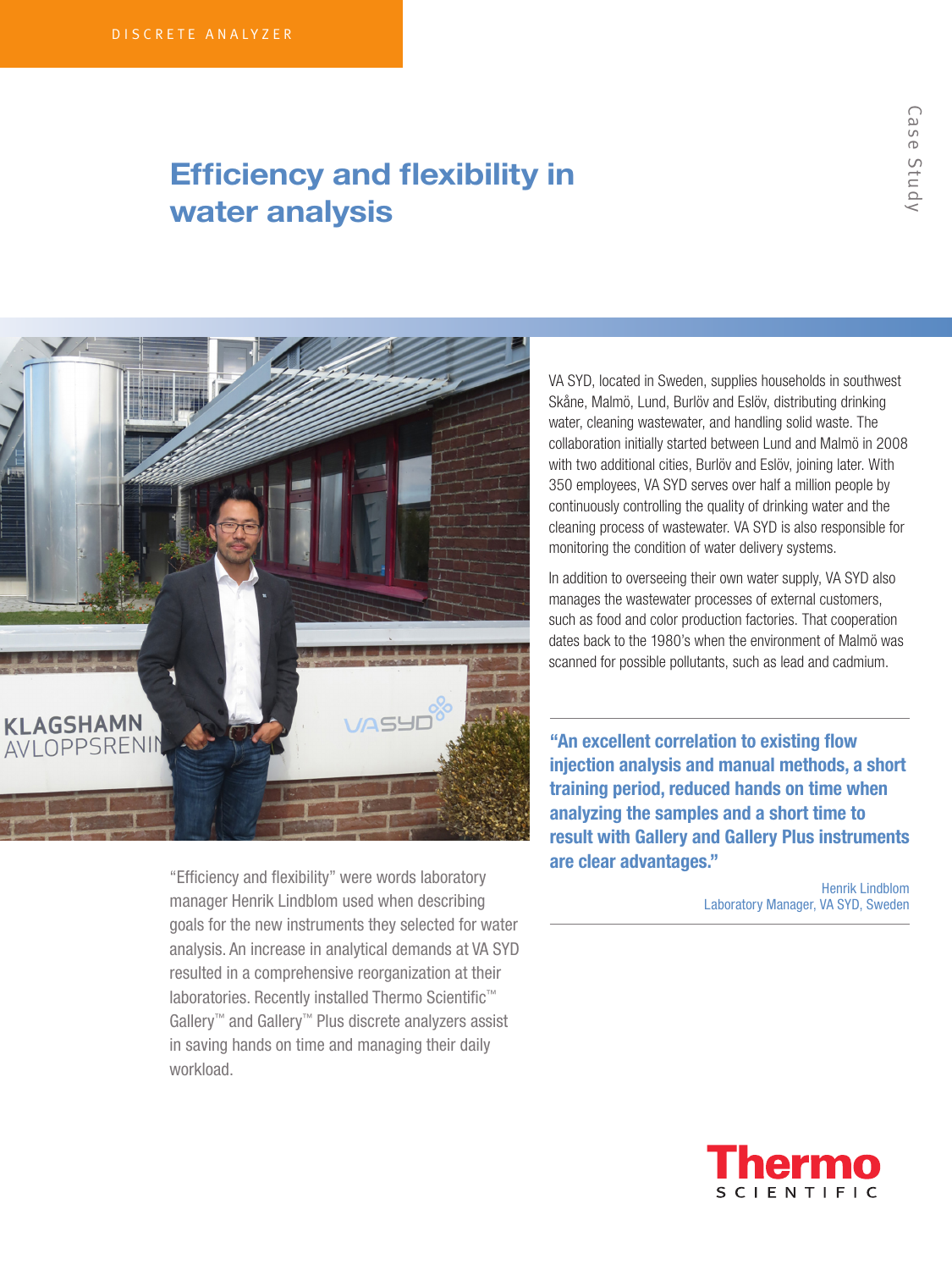

**A** Group manager Clara Krantz with Gallery Plus analyzer.

# A singular vision

Four years ago, laboratory manager Henrik Lindblom began to organize the VA SYD laboratory a little differently. He envisioned a specialized task for each laboratory along with a continuous and less batch-oriented workflow. At that time, all wastewater samples from external customers were tested in the Bulltofta laboratory which also analyzed drinking water samples. Each time sample batches were switched from wastewater to drinking water, the entire system required a thorough cleaning.

With an increasing number of samples and tests (today around 230,000 per year) greater efficiency was required of an efficient analytical workflow. Today all wastewater samples are analyzed in four wastewater laboratories by one to four laboratory engineers at each site. One group manager supervises two laboratories and each laboratory is situated near a wastewater treatment plant. Bulltofta laboratory, which has 18 employees, is divided into two departments, one monitoring drinking water and the other analyzing environmental samples, such as sludge from wastewater treatment plants or soil samples from surrounding farms.

#### New analytical platforms

Due to the increased analytical demand on the laboratories and the need to have a more efficient workflow, Henrik Lindblom decided to upgrade the instrumentation used for analyzing water samples. He invested in a Gallery Plus automated discrete photometric analyzer capable of simultaneously analyzing several parameters from a single sample. This first analyzer was installed in Malmö at the Sjölunda wastewater treatment plant where it replaced two older instruments.

"The combination of self-taught software and an easy to use instrument makes the Gallery Plus analyzer very user-friendly. You don't have to be experienced to be able to run the system," said Lindblom.

One important goal achieved with the new analyzer was ease of use. Lindblom wanted the instrument to be so easy that a summer assistant could quickly learn and routinely run the instrument within one week.

"Two training days are enough to use the Gallery unit routinely," Lindblom said.

Lindblom explained further, "An increase in the number of samples makes it impossible to have any interruptions in the workflow, e.g., during sick leave. The incoming samples need to be analyzed daily."

Lindblom was so satisfied with the capability of his first instrument, two Gallery automated discrete analyzers with a slightly lower throughput than the Gallery Plus were installed at Klagshamn and Ellinge wastewater treatment plants.



▲ Lab engineer Roaam Al-Sclawi with Gallery analyzer.